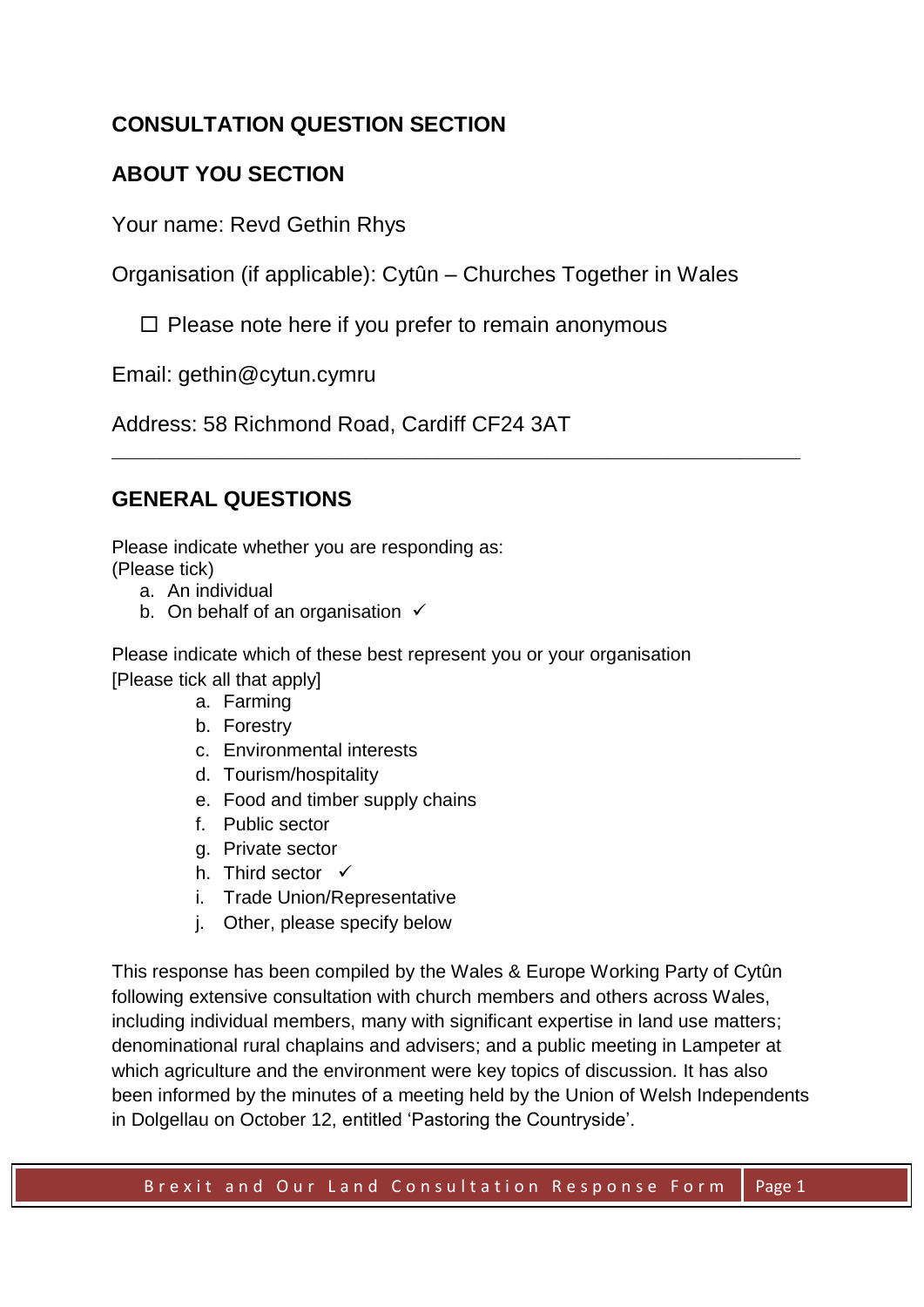# **Question 1 of 20**

# *From Chapter 4: Land Management Programme*

We propose a new Land Management Programme consisting of an Economic Resilience scheme and a Public Goods scheme. Do you agree these schemes are the best way to deliver against the principles?

- 1. Yes
- 2. No
- 3. Unsure √

If NO, what alternatives would be best?

We support principles 1,2,3 and 5.

The Christian churches are deeply concerned about climate change and other forms of environmental degradation, and we therefore have considerable sympathy for principle 4. However, principle 4 (that future support should be based solely on the provision of public goods) pre-empts the answer to this consultation question – it is not a principle, but a policy prescription.

Our consultation with farmers in the Lampeter area has indicated deep concern about such a change, in particular for sheep farmers, who are currently heavily dependant on EU exports. "Sheep farming cannot survive without subsidy" we were told. Similar concerns have been expressed to our rural officers by dairy producers. This stark reality is not acknowledged in *Brexit and Our Land*.

We believe that the sustenance of rural (human) communities as well as the rural environment and economy is a public good, and we believe that this should be specifically referenced in the programme. In our Lampeter consultation we found deep fear that whole communities could be lost with the loss of BPS payments. We support the notion of remunerating farmers for the provision of public goods rather than for simply owning land. However, we believe that the production of food locally to Wales is a "public good" - albeit not under the definition used in this document, para 6.14, which excludes any activity which has a market value. We do not believe that there is an inherent contradiction between 'public good' and 'market value' – indeed, if we can support activities that promote both, that is surely in everyone's interests, and helps to contribute to more of Wales's well-being goals. It is in the interests of the public that high quality, nutritious food is produced in Wales. It is in the interests of the public that this food be reasonably priced and that the price should be relatively stable. It is in the interests of the environment that we do not have to import all our food from elsewhere and this is a clear public good. We therefore believe that in addition to the Economic Resilience and Public Goods scheme there should be a Food Production Scheme, encouraging the production of high quality, environmentally sustainable, nutritious food within Wales. We would emphasise that this would relate to the production of all food, not only livestock, and would support the reintroduction of food crops previously farmed in Wales (Carwyn Graves's recent book *Apples of Wales,* and the related work of the National Botanic Garden for Wales provide one practical example of what might be possible) and the introduction of new food crops.

We agree with the comment in para 3.18 that many things may change in the next ten years, and that supporting economic resilience through change is essential, but we would argue that the requirement for access to food is unlikely to change.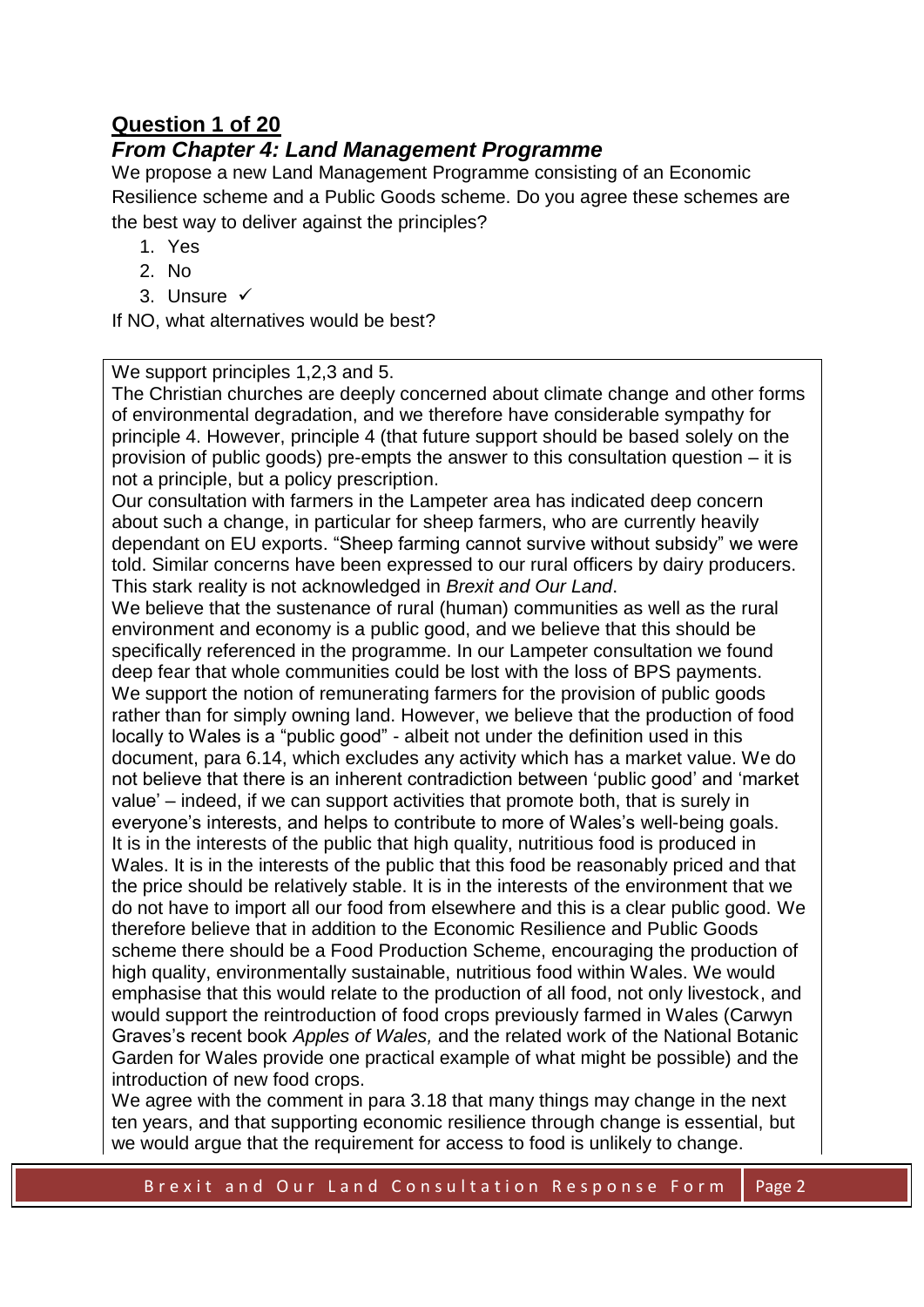We also note the comment in para 5.36 that one positive feature of the Basic Payments Scheme has been its ability to smooth risk in an inherently risky business. We would argue that this points to some kind of Food Production Scheme payment to avoid these risks being transferred from producers to wider rural society and to food consumers.

## **Question 2 of 20**

### *From Chapter 4: Land Management Programme*

Does the Welsh Government need to take action to ensure tenants can access new schemes?

- 1. Yes ✓
- 2. No
- 3. Unsure

If YES, what action would be best?

We support tenant farming and would wish to see tenant farmers being able to access the schemes on the same basis as owner-farmers.

# **Question 3 of 20**

#### *From Chapter 5: Economic Resilience*

From your experience of current programmes, what do you feel would work well for the future?

This response is not written by people with direct experience of current programmes, so we have no comment.

# **Question 4 of 20**

#### *From Chapter 5: Economic Resilience*

Do you agree with the focus of the Economic Resilience scheme being on growing the market opportunities for products from the land throughout the supply chain, rather than restricting support to land management businesses only?

In general, yes.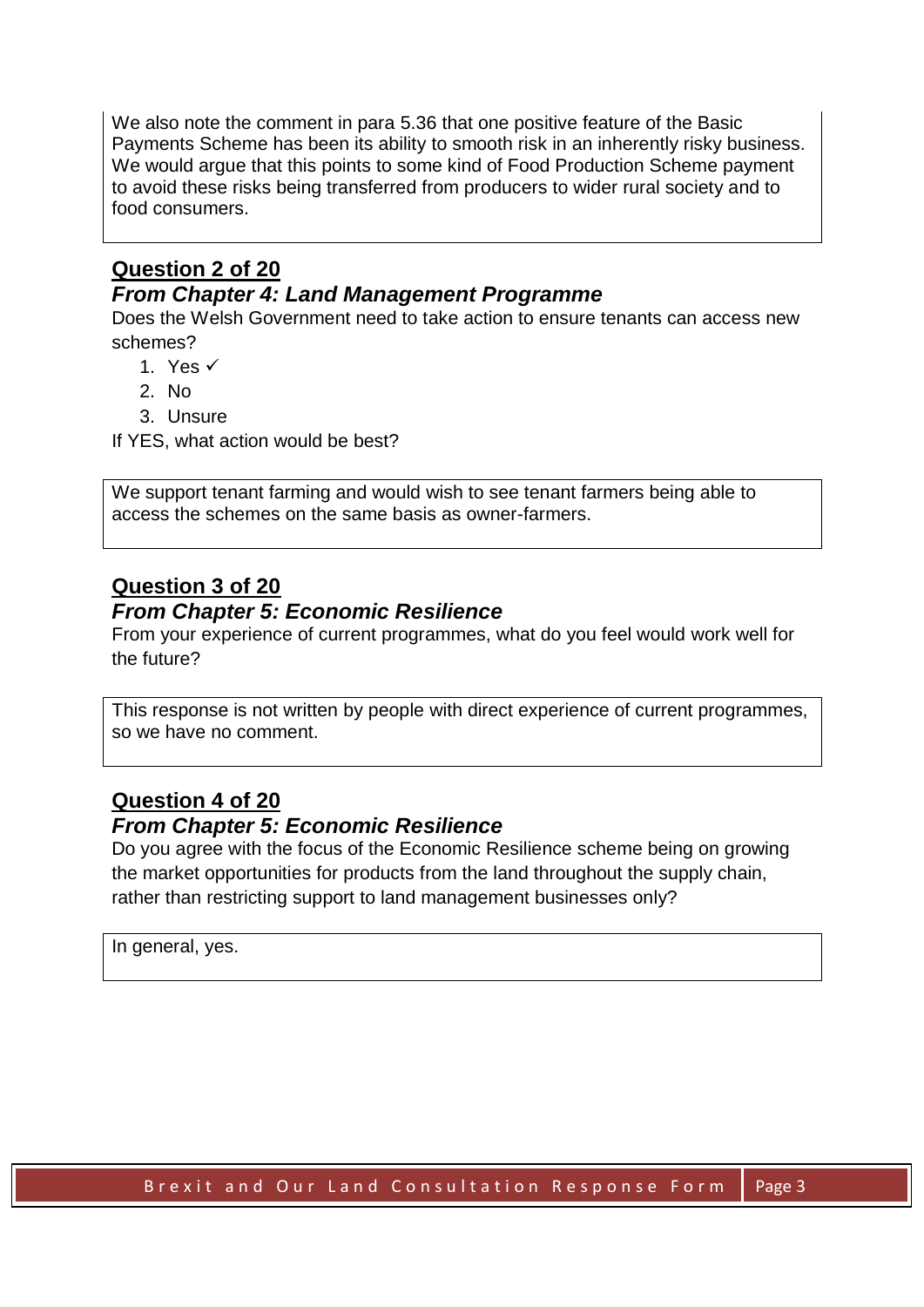# **Question 5 of 20**

# *From Chapter 5: Economic Resilience*

Are the five proposed areas of support the right ones to improve economic resilience?

- 1. Yes
- 2. No
- 3. Unsure √

Are there any areas which should be included but currently are not?

We do not have the expertise to answer this question directly. We note, however, that Brexit and our Land, unlike the corresponding DEFRA White Paper, does not discuss in any detail the relationship between what is proposed and WTO Green/Amber box rules – the very brief discussion at 6.32-6.34 is wholly inadequate. This is an important omission and we believe that Welsh Government should publish an analysis of this matter before deciding how to proceed.

# **Question 6 of 20**

## *From Chapter 5: Economic Resilience*

Of the five proposed areas for support, which are the priorities, both in terms of funding, and the sequence of delivery? For example, are certain measures needed in advance of others?

We note and understand the inclusion of diversification at para 5.32-35, and agree that public funding should be available for this area. However, there is a limit to the amount of holiday accommodation and farm shops required in particular areas, and we would like to see some clearer examples of the kind of schemes that Welsh Government would seek to support.

While many of our members in rural areas are very concerned about the proposed reduction in support for cattle and sheep farming, others in our membership are aware of the considerable contribution made by this kind of farming to climate change (about 10% of Wales's contribution to greenhouse gas emissions). We note that the numbers of sheep in Wales doubled during the 1970s as a result of the arrangements at the time under the Common Agricultural Policy, and many of our members would support a gradual return to pre-1973 numbers of farmed animals. This would also reduce the pressure (encouraged at one time by CAP payments) to 'improve' upland areas by draining, fertilizing and reseeding, and allowing them to return to a more natural state.

However, such changed emphases in the payment schemes must still allow for sustainable human communities in the Welsh countryside. We would therefore wish to ensure that diversification *within* food production (e.g. introducing agro-forestry or turning some pasture to growing crops or fruit) would be eligible under this scheme. We would likewise wish to see support for diversification which enables on-land processing of food products and 'farm to fork' enterprises, including the local production of dairy produce using local milk. We note that some enterprises of this kind (such as Rachel's Dairy) have ended up being sold to outside conglomerates,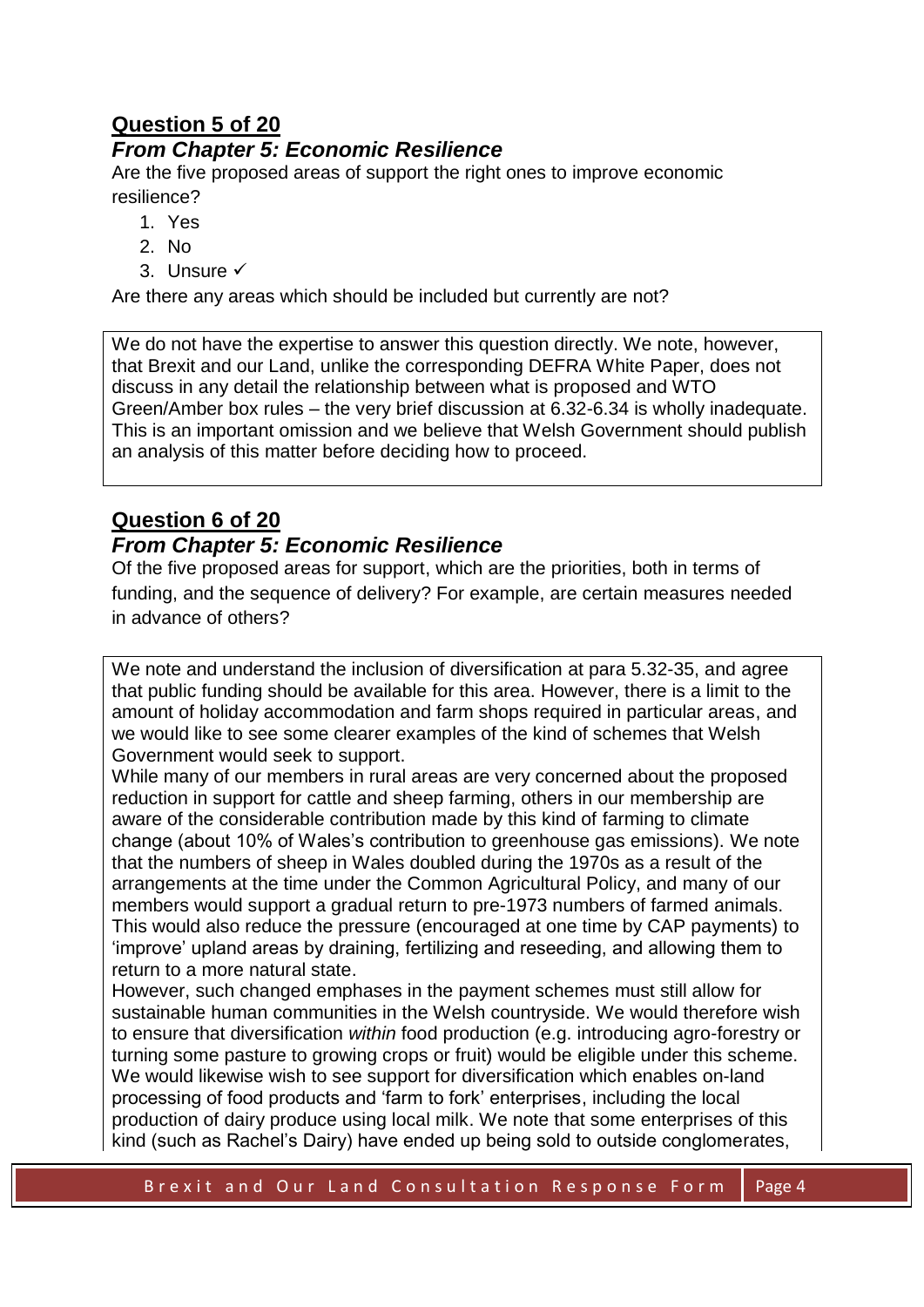thus enabling the injection of additional capital, but at the same time reducing the local social and economic value. While appreciating that this can be a dilemma, we would urge the Welsh Government to ensure that payment conditions are appropriate to deal with such situations when they arise.

The document appears to accept as inevitable that imports from elsewhere will increasingly compete with Welsh produce as post-Brexit trade treaties come into play. We are aware that Government grant schemes cannot fully counteract the effects of the market, and that parts of the supply chain other than farmers and rural communities benefit from such payments – e.g. they may enhance the ability of supermarkets to squeeze farmers' margins, thus removing some of the value of the payment from the intended recipient.

While we understand that this is not entirely devolved, we would like to see an outline of Welsh Government's approach to promoting Welsh produce and reduced food miles – in line with the goals of the Well-Being of Future Generations Act – as well as encouraging Welsh farmers to improve their export readiness.

In our Lampeter consultation, participants were interested in further exploration of greater local self-sufficiency in food and other products produced by the land (as exemplified by the [Lampeter Permaculture Group\)](http://www.lampeterpermaculture.org/), and we would encourage Welsh Government to see this form of economic resilience as a priority.

# **Question 7 of 20**

## *From Chapter 5: Economic Resilience*

Should we be investing in people, for example to bring in new ideas, skills and people into land management and the supply chain in Wales?

- 1. Yes √
- 2. No
- 3. Unsure

If YES, how should we look to do this?

We would strongly encourage enhanced funding for the relevant parts of the FE and HE sectors in Wales for the delivery of tailored programmes for this purpose. This includes education in marketing skills and the promotion of Welsh produce as well as land management per se. In view of the importance of rural Wales to the Welsh language, we would wish to see all such programmes provided through the medium of Welsh as well as English. The provision should be co-funded with the Education Department and co-produced with all relevant stakeholders.

# **Question 8 of 20**

#### *From Chapter 6: Public Goods*

We have set out our proposed parameters for the public goods scheme. Are they appropriate?

- 1. Yes
- 2. No  $\checkmark$
- 3. Unsure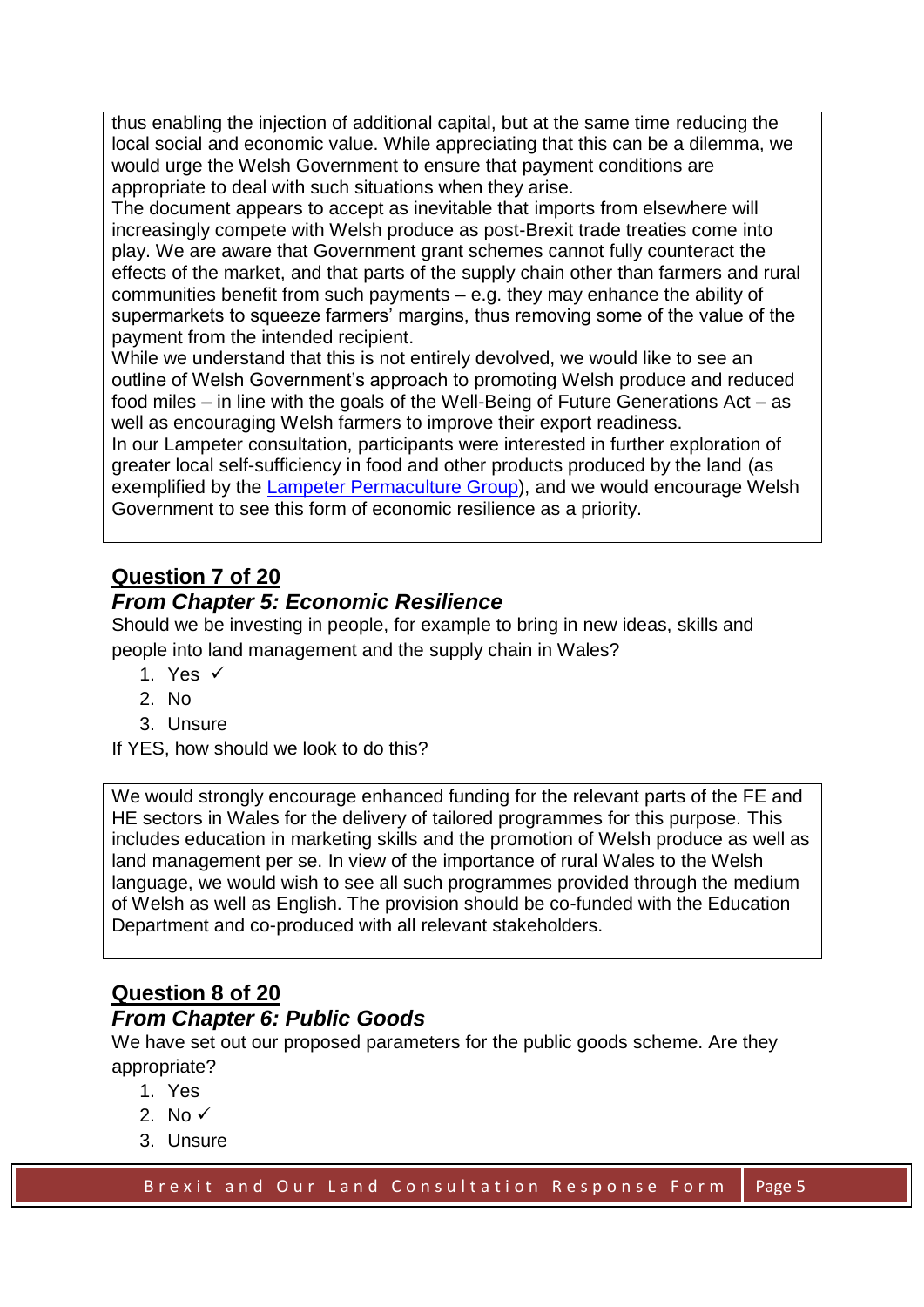Would you change anything?

- 1. Yes ✓
- 2.  $N_0$
- 3. Unsure
- If YES, what?

See our comment on Q.1 above regarding local food production and sustaining rural society as public goods. We do not believe that there is an inherent contradiction between 'public good' and 'market value' – indeed, if we can support activities that promote both, that is surely in everyone's interests, and helps to contribute to more of Wales's well-being goals.

We therefore support the proposal in para 6.21 to seek to measure the value of keeping people on the land and would like to see robust proposals in this area being issued for consultation as soon as possible.

We support the use of the Public Goods Scheme to help combat climate change. However, we recognize that some change in our climate is now already happening and is irreversible. This opens up the possibility of growing new crops, as well as restoring the growing of traditional Welsh crops (as in our answer to Q.1 above). We would wish to see diversification of crop production from grass grown to feed animals to crops edible by humans as a priority for support.

# **Question 9 of 20**

## *From Chapter 6: Public Goods*

This scheme is meant to offer land managers the opportunity to access a significant new income stream as the BPS comes to an end. How could we improve what is being proposed to attract land managers whilst still achieving our vision and objectives?

See Q.1 for our comments regarding a Food Production Scheme.

# **Question 10 of 20**

#### *From Chapter 6: Public Goods*

Are there any other Public Goods which you think should be supported?

- 1. Yes  $\checkmark$
- 2. No
- 3. Unsure
- If YES, why?

Food production and the sustaining of rural communities (see Q. 1 and Q. 8) and the Welsh language (see Q. 19).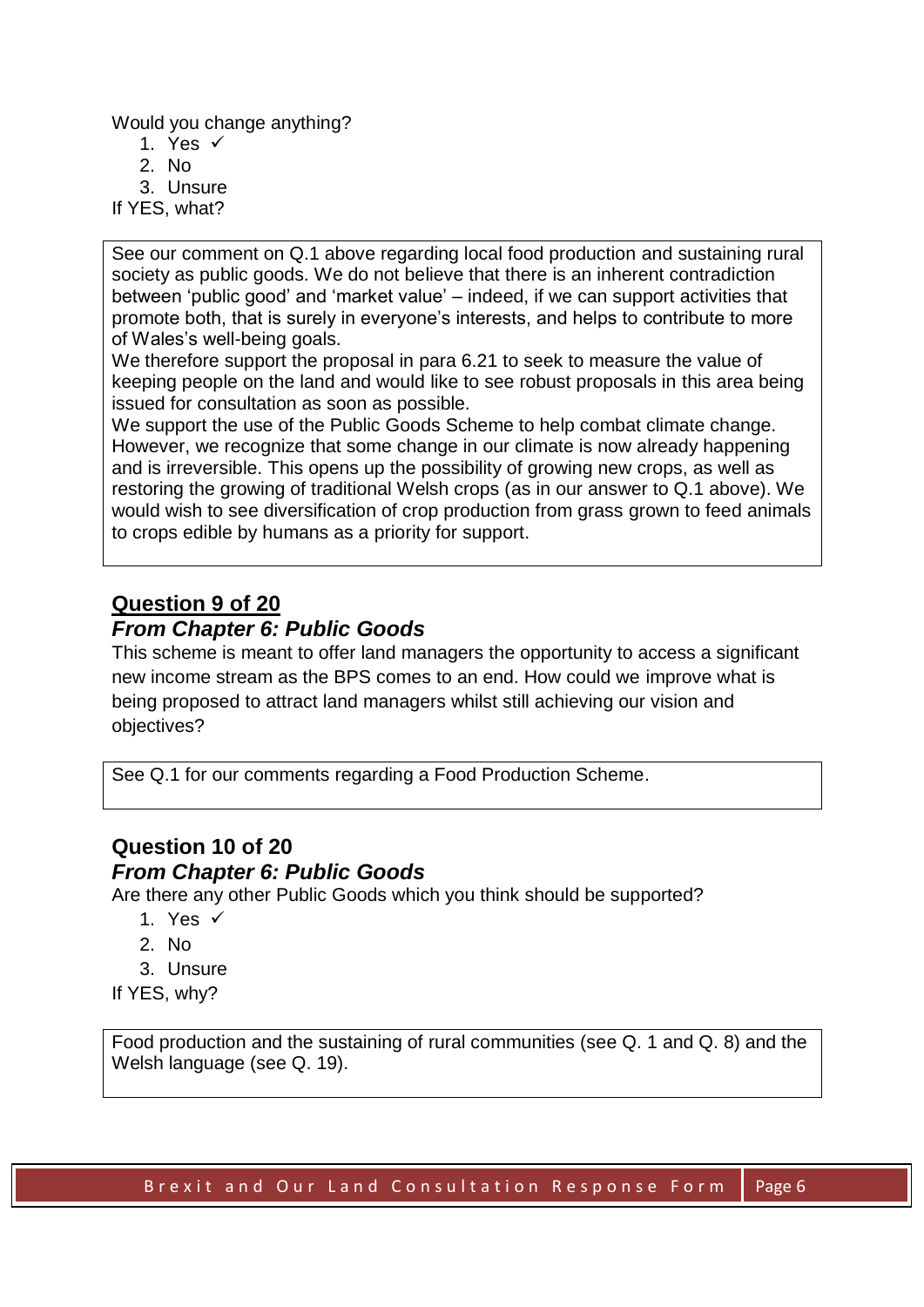# **Question 11 of 20**

### *From Chapter 6: Public Goods*

A number of public goods could potentially take several years, sometimes decades, to be fully realised. E.g. carbon sequestration through broad leaf trees. To deliver on these, land managers may need to enter into a long term contract. How do you see such agreements working? What do you see as the benefits or disadvantages to such agreements?

We strongly support such long term planning, as required in any case by the Well-Being of Future Generations (Wales) Act and the Environment (Wales) Act. Shortterm grant schemes can be deeply counterproductive to sustainable land management.

#### **Question 12 of 20**  *From Chapter 6: Public Goods*

# A collaborative approach to delivering public goods may in some instances provide better value for money than isolated activity. How could the scheme facilitate this

approach? How could public and private bodies contribute to such partnerships?

We strongly favour a collaborative approach, between landowners, tenants, rural businesses and rural communities. We would wish to see extensive consultation and planning during an extended changeover and roll-out phase (see Q. 16). In this area more than most, the saying "act in haste, repent at leisure" may be appropriate.

#### **Question 13 of 20**  *From Chapter 6: Public Goods*

#### Some actions can deliver multiple public goods in the same location. For example, peat bog restoration can have benefits for carbon sequestration and flood risk reduction. However, some locations could be suitable for multiple public goods from different activities. For example, one location may be suitable to either plant trees for carbon sequestration, or to revert to wetland for biodiversity. How could locations for single, multiple or competing benefits be prioritised?

#### No comment.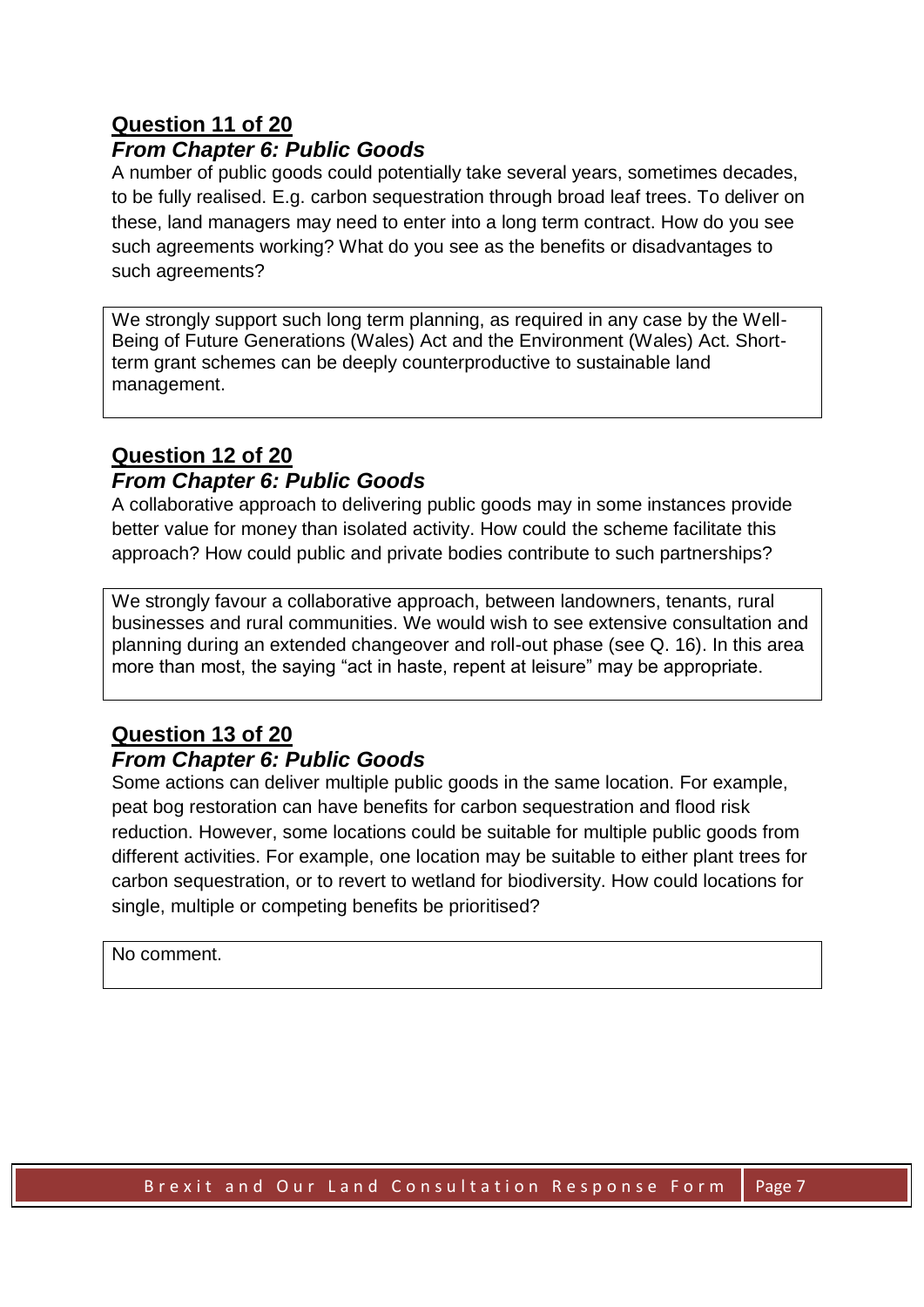## **Question 14 of 20**

### *From Chapter 6: Public Goods*

Given that support for the delivery of public goods will be a new approach in Wales, there will be a requirement for a significant amount of training and advice for the sector. How best could this training and advice be delivered? Which areas of the sector need the most attention?

See Q.7. We agree that the public goods approach requires Welsh Government to put appropriate education, training and support in place BEFORE any changeover of systems begins (see Q.16), and look forward to consultation on a detailed delivery plan.

# **Question 15 of 20**

#### *From Chapter 6: Public Goods*

Private investment in the purchase of public goods is already happening, but at a relatively small scale. How could the new scheme promote greater involvement from the private sector? What are the barriers to this type of investment?

No comment.

## **Question 16 of 20**

#### *From Chapter 8: Transition, delivery and legislation*

What are your comments on the phased transition period and our ambition to complete the changes by 2025?

We consider this timetable to be very rushed, given the degree of change that is proposed and the long lead-in times for planning land management (as acknowledged in your wording of Q.11 and Q.14). We note that the Agriculture Bill 2017-19 currently before the UK Parliament, which includes sections relating to Wales, envisages a seven year phased transition period starting in 2022, and thus continuing until 2029. We would consider this to be the very quickest timetable possible for such drastic and long-lasting change and do not consider that completing the changes by 2025 is realistic or desirable.

This consideration is strengthened by the very recent announcement of the appointment of Lord Bew to lead an inquiry into distribution of funding between the UK nations, and realistic planning for a new system in Wales can begin only when the conclusion of that inquiry is available.

See also the comments in Q.20 below.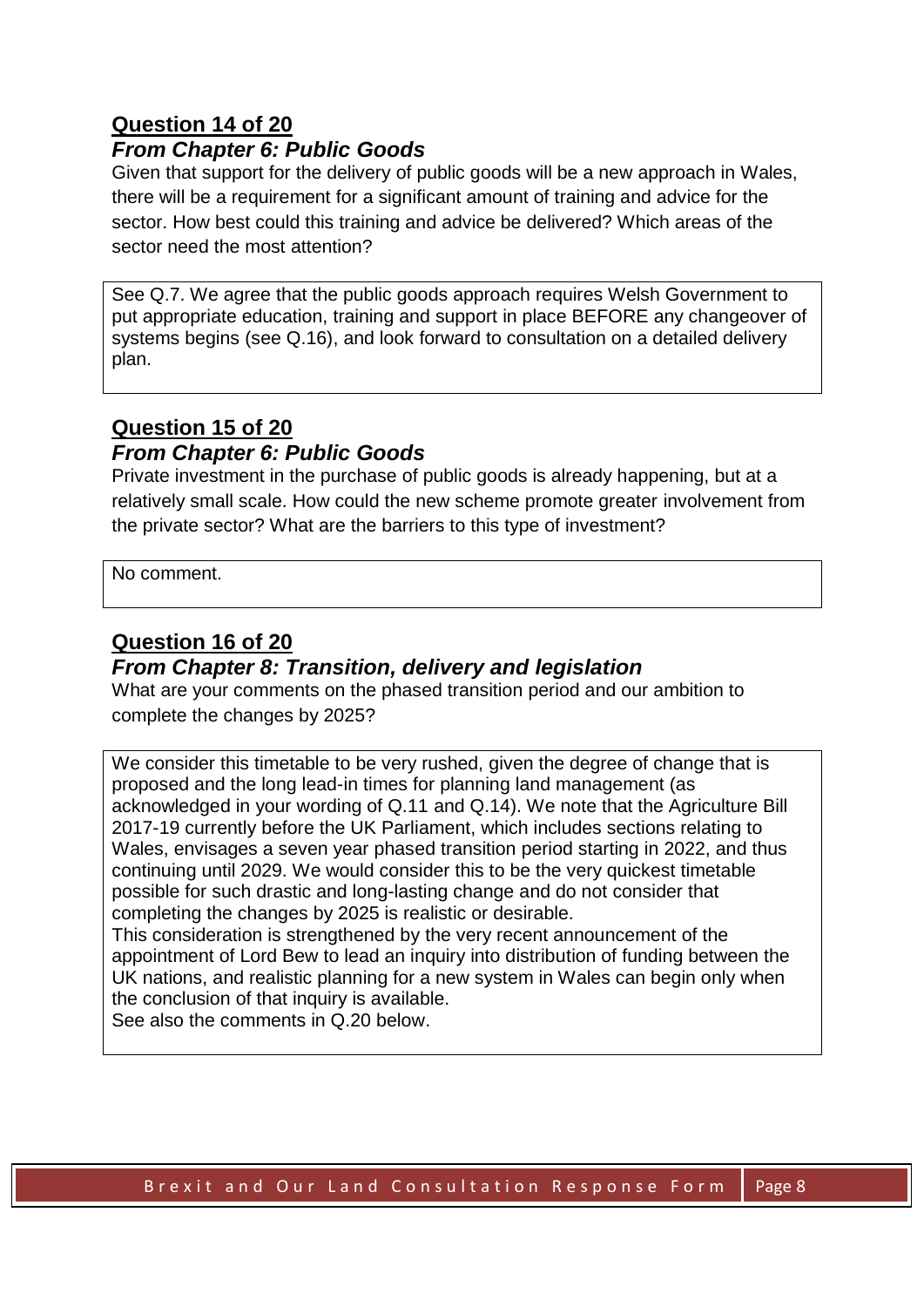# **Question 17 of 20**

## *From Chapter 8: Transition, delivery and legislation*

What is the most appropriate way to phase out the Basic Payment Scheme to start implementation of the new schemes?

The very high proportion of their income which many Welsh farmers receive from the BPS means that withdrawal must be carried out in a gradual, controlled and predictable manner if there is not to be a social disaster in the Welsh countryside (similar to the social disaster visited upon coalfield communities when the coal industry was closed in haste and without alternative plans for those communities in the 1970s and 1980s). Rural depopulation is already a significant issue, and any rapid or disorderly phase out could irreparably damage the fabric of rural life and undermine all the aims of these proposals. Given that the UK commission led by Lord Bew regarding funding is not due to report for some months, we do not believe that Welsh Government should set even a provisional timetable until clarity is achieved on that matter. It should then engage in consultation with all current recipients of the BPS as well as other stakeholders to determine a way forward.

# **Question 18 of 20**

## *From Chapter 8: Transition, delivery and legislation*

How can we simplify the current administration and delivery of the Basic Payment Scheme during the phased transition period?

No comment.

## **Question 19 of 20 Welsh Language standards**

Will the proposed land management programme have any effects (either positive or adverse) on:

- opportunities for persons to use the Welsh language;
- treating the Welsh language no less favourably than the English language?

In many parts of Wales, the Welsh language is a key component of rural life, and the maintenance of viable rural communities is essential for the health of the Welsh language. Key voluntary institutions, such as places of worship, local eisteddfodau, village halls, branches of Merched y Wawr, Young Farmers' Clubs etc are anchors for the language and culture of Wales. It is the view of many rural congregations that the proposal to phase out the BPS by as early as 2025 would be highly detrimental to the Welsh language.

Some changes to land use will require planning permission and the current guidance regarding the Welsh language in Planning Policy Wales 10 (paras 2.47-2.51 of the consultation draft) and especially TAN20 will need strengthening to cope with this unprecedented situation.